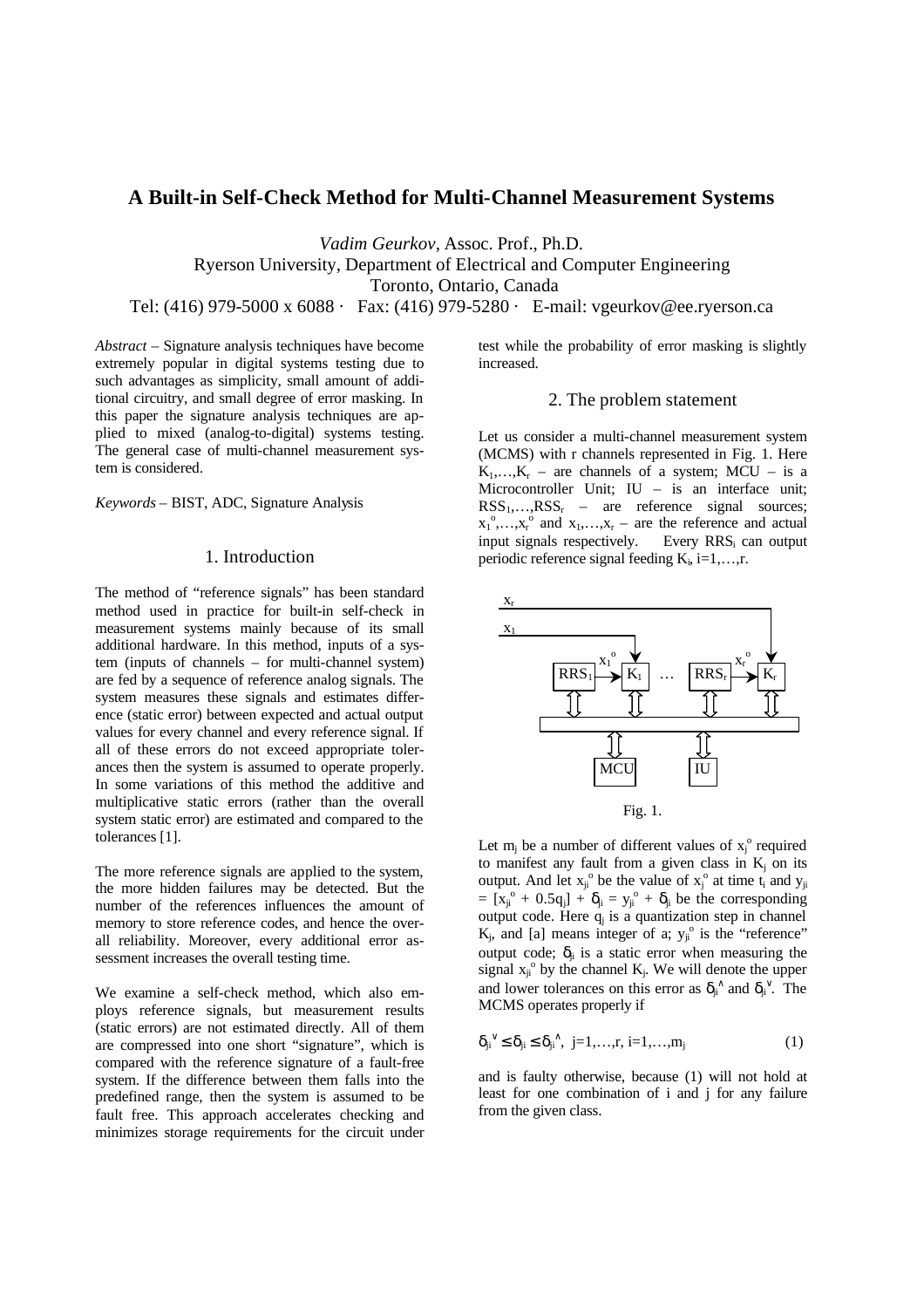From the practical point of view we will check the following condition rather than (1):

$$
{y_{ji}}^\vee\leq y_{ji}\leq y_{ji}{}^\wedge,\ \text{ where }{y_{ji}}^\vee=y_{ji}{}^o+\delta_{ji}{}^\vee\text{ , }y_{ji}{}^\wedge=y_{ji}{}^o+\delta_{ji}{}^\wedge\text{.}
$$

It is required to check MCMS in Fig. 1 as fast as possible and having small storage requirements (provided given probability of error masking).

### 3. The checking technique

To solve this problem, instead of comparing  $y_{ii}$  with the tolerances we will add all  $y_{ji}$  modulo  $L=2^1$  in the MCU. Here l is the number of digits in arithmeticlogical unit of MCU. At all additions the sum will be

$$
R = \left(\sum_{j=1}^{r} \sum_{i=1}^{m_j} y_{ji}\right) \text{mod } L. \quad \text{Denoting}
$$
\n
$$
B = \left(\sum_{j=1}^{r} \sum_{i=1}^{m_j} y_{ji}^o\right) \text{mod } L + \left(\sum_{j=1}^{r} \sum_{i=1}^{m_j} d_{ji}\right) \text{mod } L \quad \text{ yields}
$$

$$
R = B \bmod L \tag{2}
$$

Let the following condition be satisfied for the modulo L:

$$
\Delta^{\wedge} + |\Delta^{\vee}| < L \tag{3}
$$

where  $\Delta^{\wedge} = \sum_{j=1}^{r} \sum_{i=1}^{m_j} d_{ji}^{\wedge}$ *j m*  $\sum_{i=1}$ **u**<sub>ji</sub> *j*  $-1$   $i=1$  $d_{ji}^{\,\,\wedge}\,,\qquad \Delta^{\vee}=\sum_{j=1}^{r}\sum_{i=1}^{m_{j}}d_{ji}^{\,\,\vee}$ *j m*  $\sum_{i=1}$ **u** ji *j*  $1 \quad i = 1$  $\boldsymbol{d}_{ii}$  Then

 $\Delta^{\wedge}$  mod  $L = \Delta$ ,  $|\Delta^{\vee}|$  mod  $L = |\Delta^{\vee}|$  and for the properly operating MCMS

$$
B^{\vee} = \left(\sum_{j=1}^{r} \sum_{i=1}^{m_j} y_{ji}^{\circ}\right) \mod L - |\Delta^{\vee}| \leq B \leq
$$
  

$$
\leq B = \left(\sum_{j=1}^{r} \sum_{i=1}^{m_j} y_{ji}^{\circ}\right) \mod L + \Delta^{\wedge}
$$
 (4)

Let us determine the boundaries on R. Three cases are possible here depending on values of  $B^{\vee}$  and  $B^{\wedge}$ (which are known for the MCMS a priori):

1) 
$$
B^{\vee} \ge 0
$$
,  $B^{\wedge} < L$ , then from (2) and (4)  
 $B^{\vee} \le R \le B^{\wedge}$  (5)

2)  $B^{\vee} > 0$ ,  $B^{\wedge} > L$ , then

 $0 \le R \le B^{\wedge} \text{ mod } L \text{ or } B^{\vee} \le R \le (L - 1)$  (6)

3)  $B^{\vee} < 0$ , 0< $B^{\wedge} < L$ , then

$$
0 \le R \le B^{\wedge} \text{ or } B^{\vee} \text{ mod } L \le R \le (L - 1) \tag{7}
$$

Therefore, if MCMS operates properly, then one of  $(5) - (7)$  holds. The converse is generally true with some probability degree. It will be shown later on that this probability is quite large.

Hence, after the value of R is calculated in the MCU one of the conditions (5) to (7) is verified. It the condition does not hold (which is possible since (3)), then the MCMS is definitely faulty. Otherwise, the MCMS is assumed to be fault free. Because we verify only one condition, then the testing time and hardware overhead are small.

Let us define the probability of detecting errors, D for this method. Apparently,  $D=1-p$ , where p is the error masking probability. Let  $p_1$  and  $p_2$  be the probabilities of masking errors related to the addition and division with respect to modulo L accordingly. It can be shown that

$$
p_1 \leq (\left|\Delta^{\vee}\right| + \left|\Delta^{\wedge}\right)/2\boldsymbol{d} = \left(\sum_{j=1}^r \sum_{i=1}^{m_j} \left(\left|\boldsymbol{d}_{ji}^{\;\;\vee}\right| + \boldsymbol{d}_{ji}^{\;\;\wedge}\right)\right)/2\boldsymbol{d}
$$

where  $\delta$  is the maximum allowable error in a channel. which is defined by the number of output digits in the channel, and

$$
p_2 = (2^{2\mathbf{d}n-l} - 1)/(2^{2\mathbf{d}n} - r)
$$

where m is max  $m_j$  for all j. If m is quite large then  $p_2 = 2^{-1}$ .

For example, in case of bipolar channels with  $\delta_{ji}^{\wedge} =$  $=\delta_{ji}^{\vee} = 1$  and quite large m

$$
D \ge 1 - (2^{-l} + m/(2^n - 1))
$$

For instance,  $r=4$ ,  $m_i=16$ ,  $j=1,...,4$ ,  $n=l=16$  yields  $D \ge 0.99902$ .

#### 4. Conclusion

We have considered a built-in self-check method for multi-channel measurement systems that is based on compacting output codes of channels into a short signature and comparing this signature with tolerances. The system is assumed to be fault free, if the verification condition holds for the signature. The length of the signature is defined by the error tolerances in the channels.